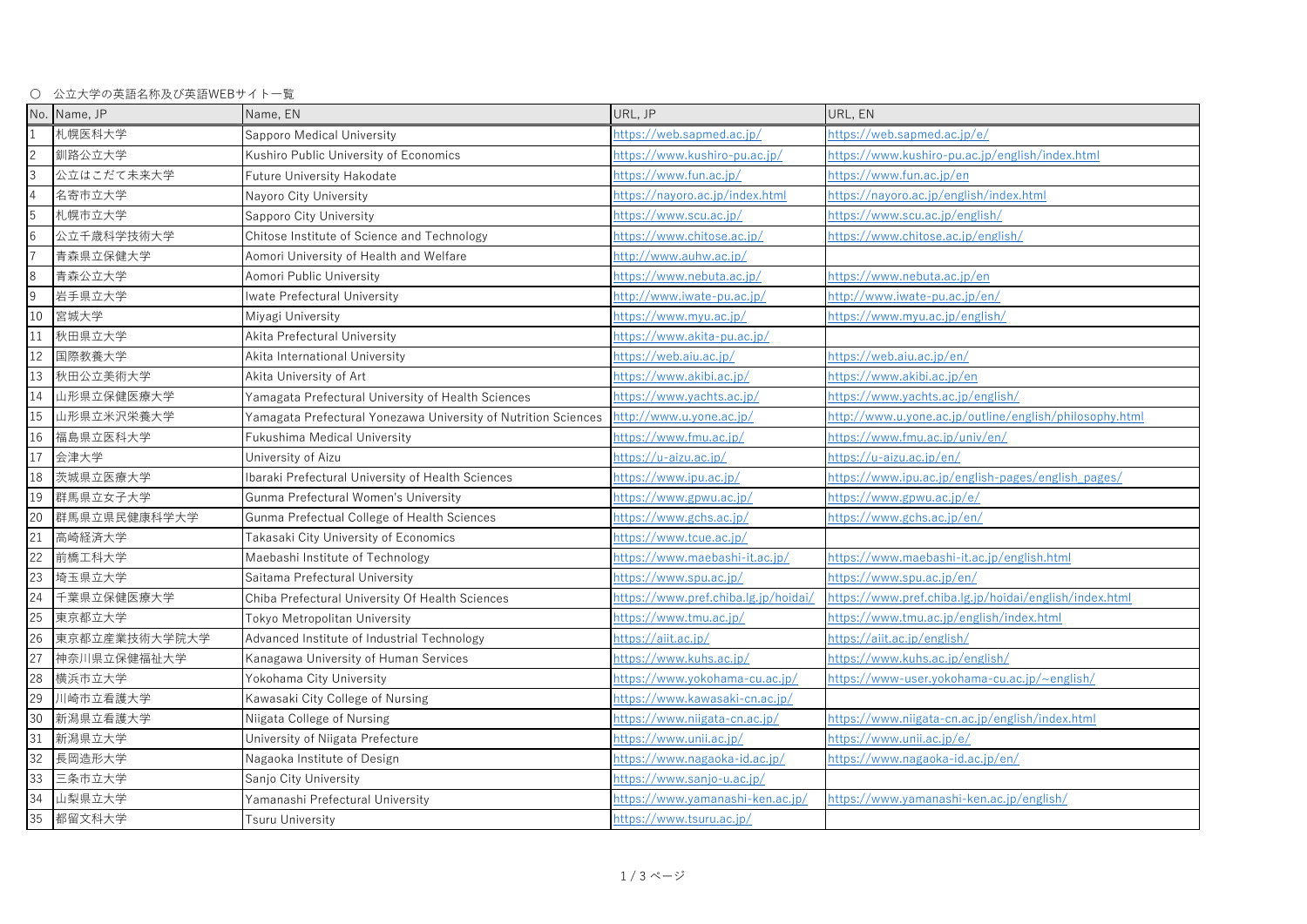|    | No. Name, JP  | Name, EN                                        | URL, JP                           | URL, EN                                                      |
|----|---------------|-------------------------------------------------|-----------------------------------|--------------------------------------------------------------|
| 36 | 長野県看護大学       | Nagano College of Nursing                       | https://www.nagano-nurs.ac.jp/    | https://sites.google.com/a/nagano-nurs.ac.jp/eng/home        |
| 37 | 長野県立大学        | The University of Nagano                        | https://www.u-nagano.ac.jp/       | https://www.u-nagano.ac.jp/en/                               |
| 38 | 長野大学          | Nagano University                               | https://www.nagano.ac.jp/         |                                                              |
| 39 | 公立諏訪東京理科大学    | Suwa University of Science                      | https://www.sus.ac.jp/            | https://www.sus.ac.jp/en/                                    |
| 40 | 富山県立大学        | Toyama Prefectural University                   | https://www.pu-toyama.ac.jp/      | https://www.pu-toyama.ac.jp/english/eindex.html              |
| 41 | 石川県立看護大学      | Ishikawa Prefectural Nursing University         | https://www.ishikawa-nu.ac.jp/    | https://www.ishikawa-nu.ac.jp/en/                            |
| 42 | 石川県立大学        | Ishikawa Prefectural University                 | https://www.ishikawa-pu.ac.jp/    |                                                              |
| 43 | 金沢美術工芸大学      | Kanazawa College of Art                         | https://www.kanazawa-bidai.ac.jp/ | https://www.kanazawa-bidai.ac.jp/en/                         |
| 44 | 公立小松大学        | Komatsu University                              | https://www.komatsu-u.ac.jp/      | https://www.komatsu-u.ac.jp/en/                              |
| 45 | 福井県立大学        | Fukui Prefectural University                    | https://www.fpu.ac.jp/            | http://www.fpu.ac.jp/en/index.html                           |
| 46 | 敦賀市立看護大学      | Tsuruga Nursing University                      | https://tsuruga-nu.ac.jp/         |                                                              |
| 47 | 岐阜県立看護大学      | Gifu College of Nursing                         | https://www.gifu-cn.ac.jp/        | https://www.gifu-cn.ac.jp/en/                                |
| 48 | 情報科学芸術大学院大学   | Institute of Advanced Media Arts and Sciences   | https://www.iamas.ac.jp/          | https://www.iamas.ac.jp/en/                                  |
| 49 | 岐阜薬科大学        | Gifu Pharmaceutical Univercity                  | https://www.gifu-pu.ac.jp/        |                                                              |
| 50 | 静岡県立大学        | University of Shizuoka                          | https://www.u-shizuoka-ken.ac.jp/ | https://eng.u-shizuoka-ken.ac.jp/                            |
| 51 | 静岡文化芸術大学      | Shizuoka University of Art and Culture          | https://www.suac.ac.jp/           | https://www.suac.ac.jp/english/                              |
| 52 | 静岡県立農林環境専門職大学 | Shizuoka Professional University of Agriculture | https://shizuoka-norin-u.ac.jp/   | https://shizuoka-norin-u.ac.jp/english/                      |
| 53 | 静岡社会健康医学大学院大学 | Shizuoka Graduate University of Public Health   | https://s-sph.ac.jp/              | https://s-sph.ac.jp/en/                                      |
| 54 | 愛知県立大学        | Aichi Prefectural University                    | https://www.aichi-pu.ac.jp/       | https://www.aichi-pu.ac.jp/eng/                              |
| 55 | 愛知県立芸術大学      | Aichi University of the Arts                    | https://www.aichi-fam-u.ac.jp/    |                                                              |
| 56 | 名古屋市立大学       | Nagoya City University                          | https://www.nagoya-cu.ac.jp/      | https://www.nagoya-cu.ac.jp/english/                         |
| 57 | 三重県立看護大学      | Mie Prefectural College Of Nursing              | https://www.mcn.ac.jp/            | https://www.mcn.ac.jp/en/                                    |
| 58 | 滋賀県立大学        | The University of Shiga Prefecture              | https://www.usp.ac.jp/            | https://www.usp.ac.jp/english/                               |
| 59 | 京都府立大学        | Kyoto Prefectural University                    | https://www.kpu.ac.jp/            | https://www.kpu.ac.jp/contents_detail.php?co=cat&frmId=5766& |
|    |               |                                                 |                                   | $rmCd = 24 - 4 - 0 - 0 - 0$                                  |
| 60 | 京都府立医科大学      | Kyoto Prefectural University of Medicine        | https://www.kpu-m.ac.jp/          | https://www.kpu-m.ac.jp/doc/english/index.html               |
| 61 | 京都市立芸術大学      | Kyoto City University of Arts                   | https://www.kcua.ac.jp/           | https://www.kcua.ac.jp/?page_id=116242                       |
| 62 | 福知山公立大学       | The University of Fukuchiyama                   | https://www.fukuchiyama.ac.jp/    | https://www.fukuchiyama.ac.jp/english/                       |
| 63 | 大阪公立大学        | Osaka Metropolitan University                   | https://www.omu.ac.jp/            | https://www.omu.ac.jp/en/                                    |
| 64 | 兵庫県立大学        | University of Hyogo                             | https://www.u-hyogo.ac.jp/        | https://www.u-hyogo.ac.jp/english/index.html                 |
| 65 | 芸術文化観光専門職大学   | Professional College of Arts and Tourism        | https://www.at-hyogo.jp/          | https://www.at-hyogo.jp/english/                             |
| 66 | 神戸市外国語大学      | Kobe City University of Foreign Studies         | https://www.kobe-cufs.ac.jp/      | https://www.kobe-cufs.ac.jp/english/                         |
| 67 | 神戸市看護大学       | Kobe City College of Nursing                    | https://www.kobe-ccn.ac.jp/       | https://www.kobe-ccn.ac.jp/english/                          |
| 68 | 奈良県立医科大学      | Nara Medical University                         | https://www.naramed-u.ac.jp/      | https://www.naramed-u.ac.jp/university/english/index.html    |
| 69 | 奈良県立大学        | Nara Prefectural University                     | https://www.narapu.ac.jp/         |                                                              |
| 70 | 和歌山県立医科大学     | Wakayama Medical University                     | https://www.wakayama-med.ac.jp/   | https://www.wakayama-med.ac.jp/english/index.html            |